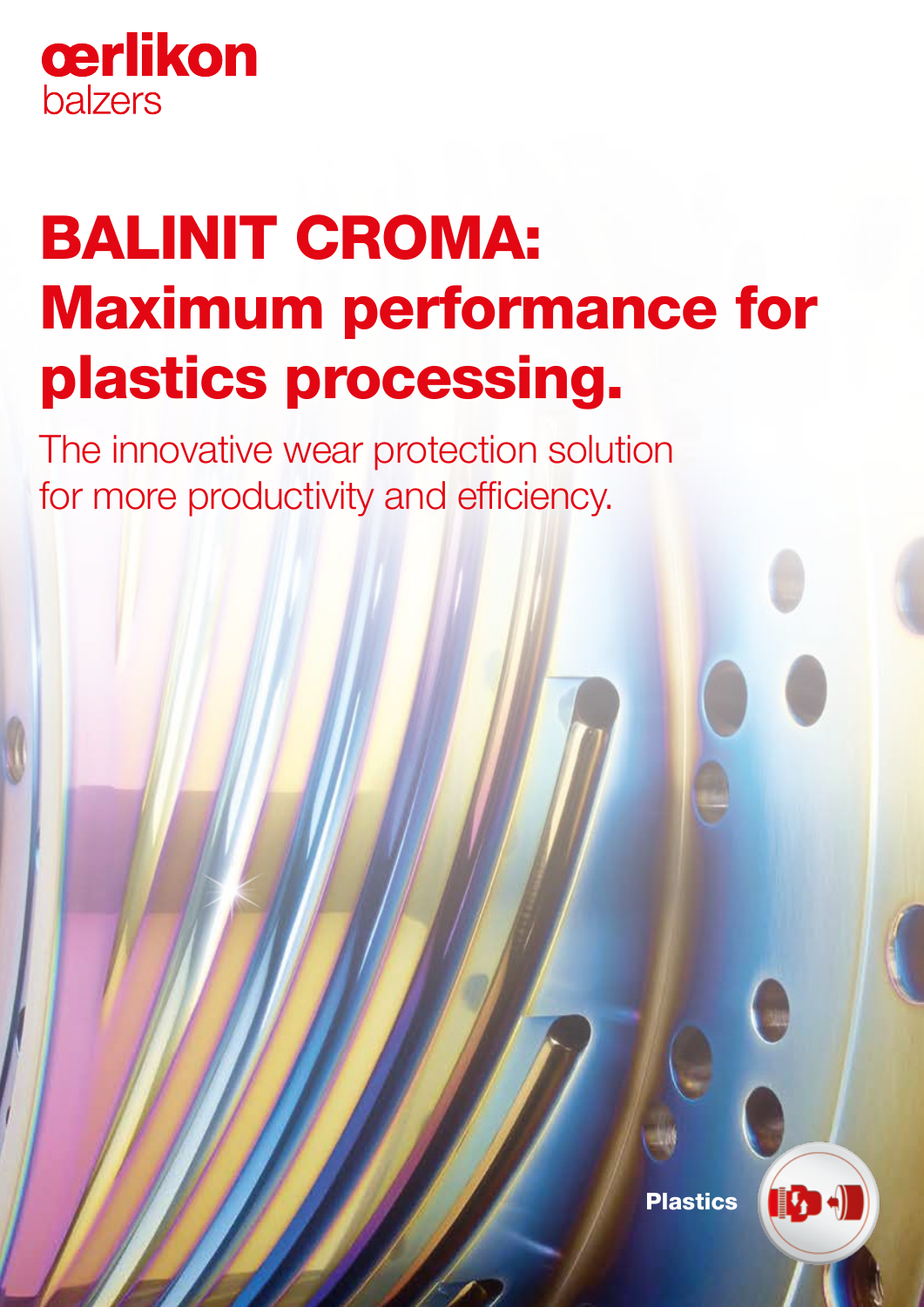# With BALINIT CROMA, your plastics processing will be in top form.

Whether injection molding, extrusion or blow molding: Only forming tool surfaces of the best quality ensure optimal productivity and efficiency in manufacturing processes. Take advantage of the BALINIT® CROMA and BALINIT® CROMA

PLUS wear protection solutions from Oerlikon Balzers, a worldwide technological leader in the field of hard coatings. They offer you the precise advantages that are essential for reliability and success in your plastics processing.

Reduction of tool costs due to longer tool service lives Reduction of product and piece costs through decreased machine downtimes and improved tool surface quality Reduction of maintenance costs through decreased servicing and cleaning **requirements** Multi-layer structure Significantly less corrosion due to a chemically saturated, dense multi-layer structure Low coefficient of friction The molding materials show very good sliding behaviour on the tool surfaces **Extremely** coating hardness High-level protection from abrasive wear Protection from wear due to cleaning processes and tool damage First-class surface properties Excellent adhesion Surfaces with low reactivity Significant reduction of deposits

BALINIT® CROMA and BALINIT® CROMA PLUS: Increased productivity, economy and manufacturing process reliability

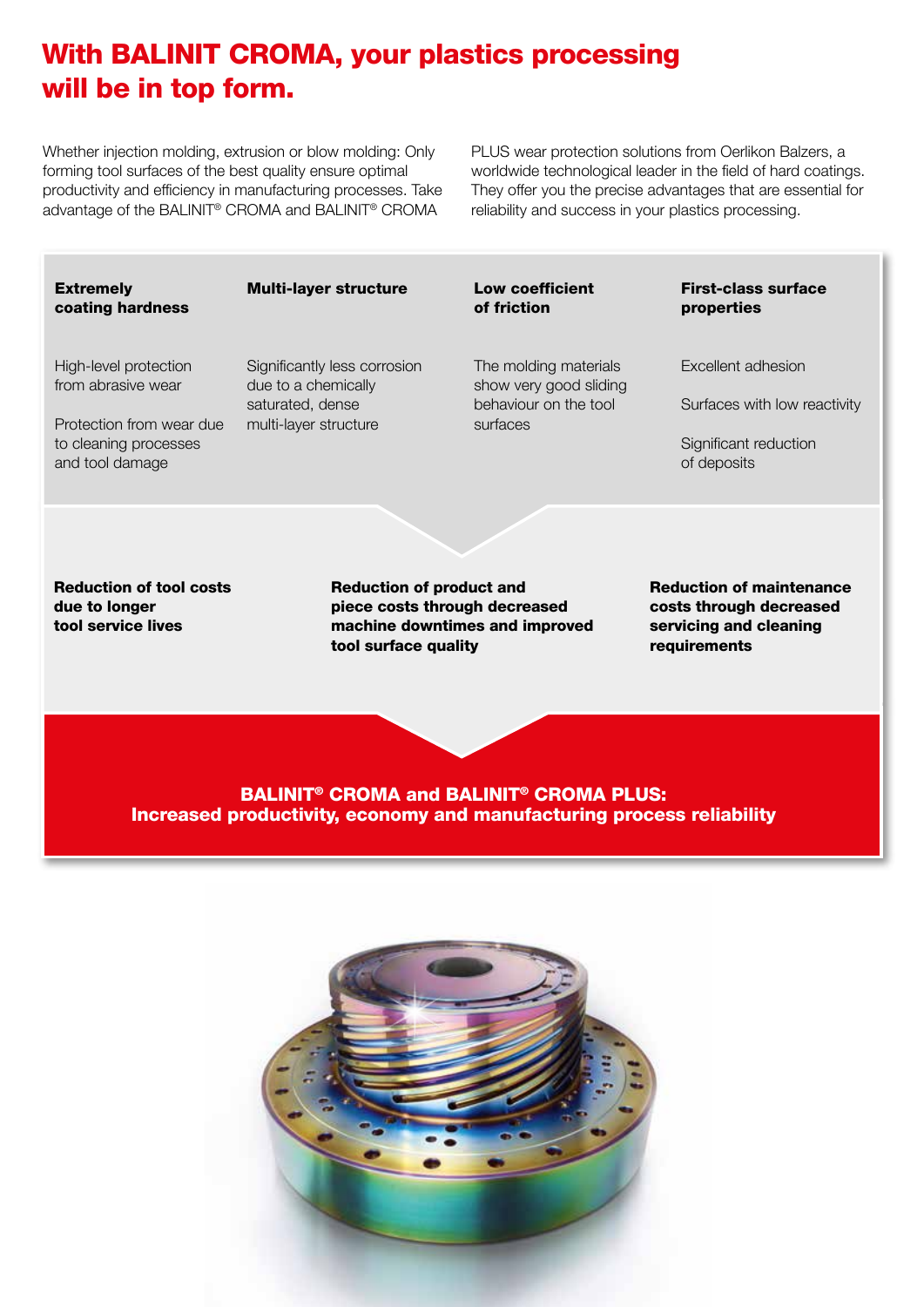# Top performance data for added value.



## BALINIT® CROMA PLUS for plastic window frames

#### Tool

Vacuum calibration unit

# Workpiece

PVC window frames

#### **Challenge**

Untreated: Glass fibres and  $TiO_2$  cause abrasion on the edges of the vacuum grooves as well as on the flat sliding surface; this leads to scratches on the profile and stick-slip effects

#### The solution: BALINIT® CROMA PLUS

- High-level abrasion and scratch resistance
- Increased coating service life by up to 6,000 miles / 9.600 kilometres
- Oxide coating produces 30% better material flow
- Reduction of sticking
- Higher productivity and manufacturing process reliability



# BALINIT® CROMA PLUS for plastic films

Tool Spiral mandrel die

# Workpiece

HDPE packaging film

#### Challenge

Quality issues in the films due to local plastic spots sticking to the surface, abrasive cleaning causing wear and scratches, surface gets dull and rougher after ~1 year process

## The solution: BALINIT® CROMA PLUS

- Greater production efficiency and reliability
- Significantly reduced or even eliminated sticking
- Excellent scratch protection
- No chemical interaction no visual change of BALINIT® CROMA PLUS

# Persuasive coating properties!

|                                             | <b>BALINIT<sup>®</sup> CROMA</b> | <b>BALINIT<sup>®</sup> CROMA PLUS</b> |
|---------------------------------------------|----------------------------------|---------------------------------------|
| Micro hardness (HV 0.05)                    | 2,500                            | 2,500                                 |
| Coefficient of friction (dry against steel) | $0.3 - 0.5$                      | $0.3 - 0.5$                           |
| Coating thickness (um)                      | $4 - 10$                         | $4 - 10$                              |
| Coating material / coating structure        | CrN (multi-layer)                | CrN+OX (multi-layer with top layer)   |
| Maximum service temperature (°C)            | 700                              | 700                                   |
| Coating temperature (°C)                    | $250 - 450$                      | $250 - 450$                           |
| Corrosion protection                        | $++$                             | $++$                                  |
| Intrinsic roughness                         | $++$                             | $++$                                  |
| Colour                                      | Silver-grey                      | Rainbow                               |

Coatings also available in the DUPLEX series.

All data is understood to represent guideline values. Exact values are dependent on the respective substrate, the geometry and the surface finish.